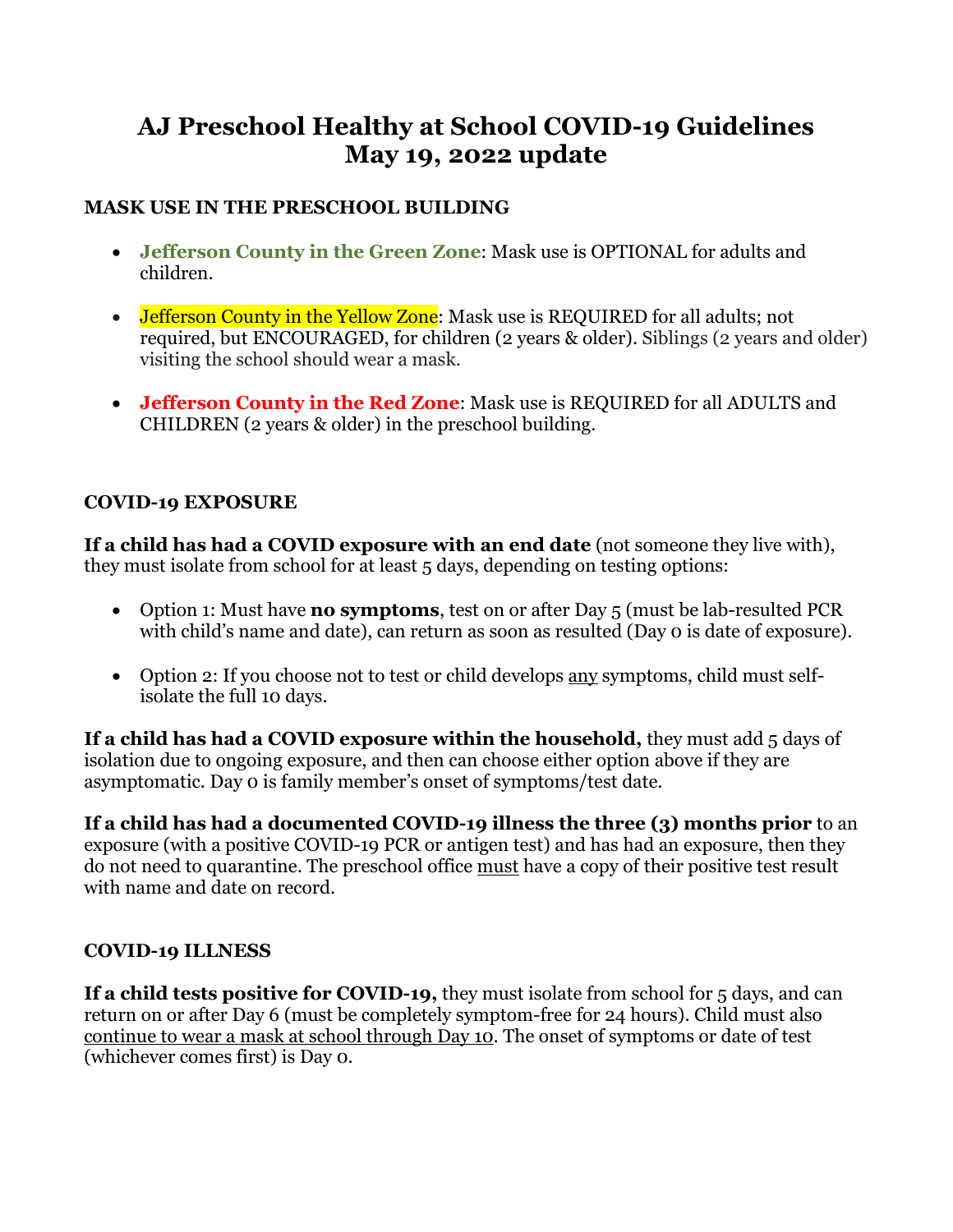# **May 2022 updated**

#### **MASK MANDATE FOR ADULTS**

Starting Wednesday, May 11, 2022, AJ Preschool is returning to a MASK MANDATE due to the rise in COVID cases that have now put Jefferson County in the Yellow Zone. This mask mandate is required for <u>all staff and adult visitors while inside</u> the preschool building.

Mask use is still optional for AJ children, but siblings (2 years and older) visiting the school should wear a mask.

#### **COVID-19 EXPOSURE**

**If a child has had a COVID exposure with an end date** (not someone they live with), they must isolate from school between 7 to 10 days, depending on testing options:

- Option 1: Must have no symptoms, test on or after Day 5 (must be lab-resulted PCR with child's name and date), can return Day 8 (Day 0 is date of exposure).
- Option 2: If you choose not to test or child develops <u>any</u> symptoms, child must selfisolate the full 10 days.

**If a child has had a COVID exposure within the household,** they must add 5 days of isolation due to ongoing exposure, and then can choose either option above if they are asymptomatic. Day 0 is family member's onset of symptoms/test date.

**If a child has had a documented COVID-19 illness the three (3) months prior** to an exposure (with a positive COVID-19 PCR or antigen test) and has had an exposure, then they do not need to quarantine. The preschool office must have a copy of their positive test result with name and date on record.

#### **COVID-19 ILLNESS**

**If a child tests positive for COVID-19,** they must isolate from school for 10 days, and can return on Day 11 if the symptoms have resolved. The onset of symptoms or date or test (whichever comes first) is Day 0.

# **February 2022 updated**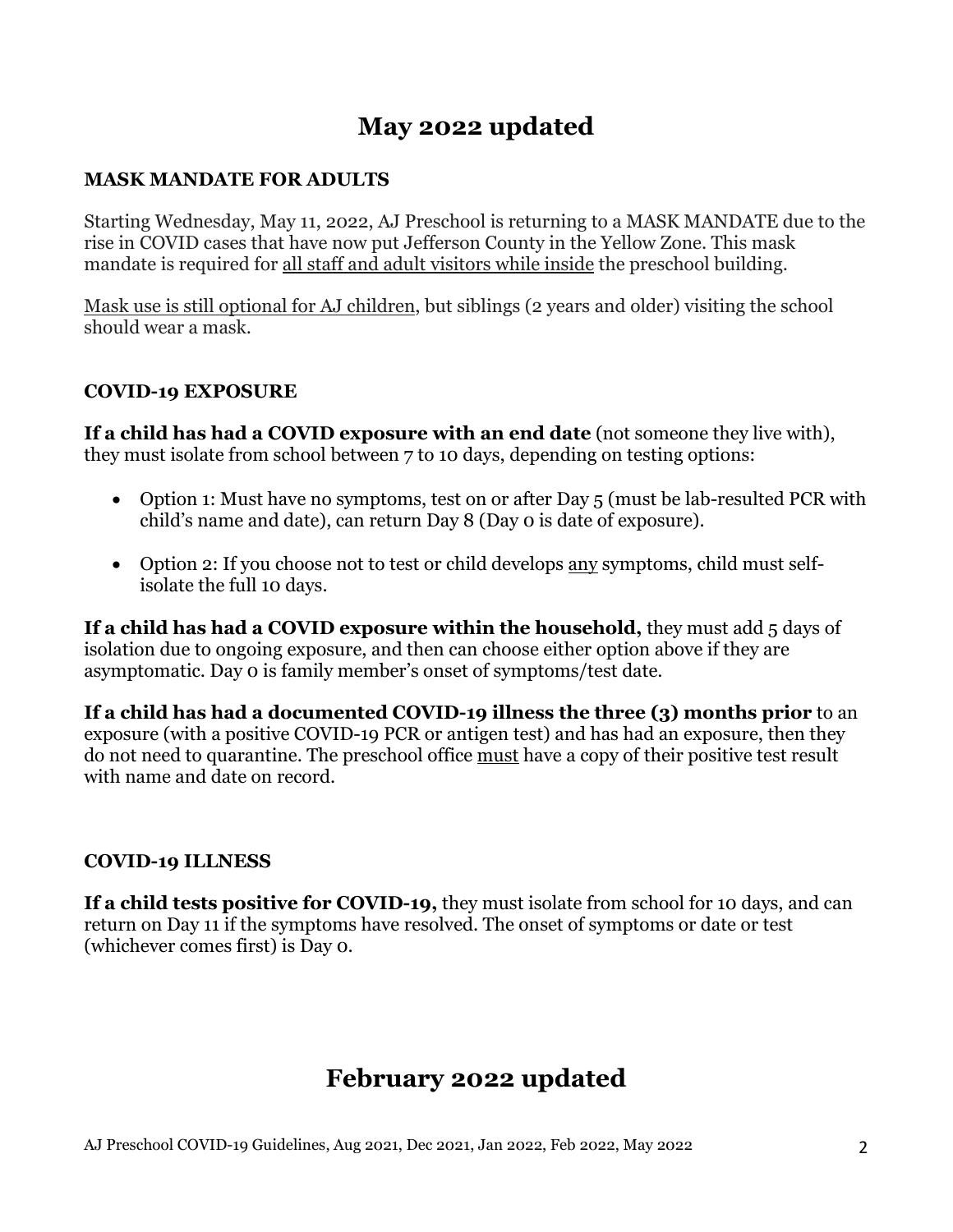#### **COVID-19 EXPOSURE**

**If a child has had a COVID exposure with an end date** (not someone they live with), they must isolate from school between 7 to 10 days, depending on testing options:

- Option 1: Must have no symptoms, test on or after Day 5 (must be lab-resulted PCR with child's name and date), can return Day 8 (Day 0 is date of exposure).
- Option 2: If you choose not to test or child develops any symptoms, child must selfisolate the full 10 days.

**If a child has had a COVID exposure within the household,** they must add 5 days of isolation due to ongoing exposure, and then can choose either option above if they are asymptomatic. Day 0 is family member's onset of symptoms/test date.

**If a child has had a documented COVID-19 illness the three (3) months prior** to an exposure (with a positive COVID-19 PCR or antigen test) and has had an exposure, then they do not need to quarantine. The preschool office must have a copy of their positive test result with name and date on record.

#### **COVID-19 ILLNESS**

**If a child tests positive for COVID-19,** they must isolate from school for 10 days, and can return on Day 11 if the symptoms have resolved. The onset of symptoms or date or test (whichever comes first) is Day 0.

# **January 2022 updated**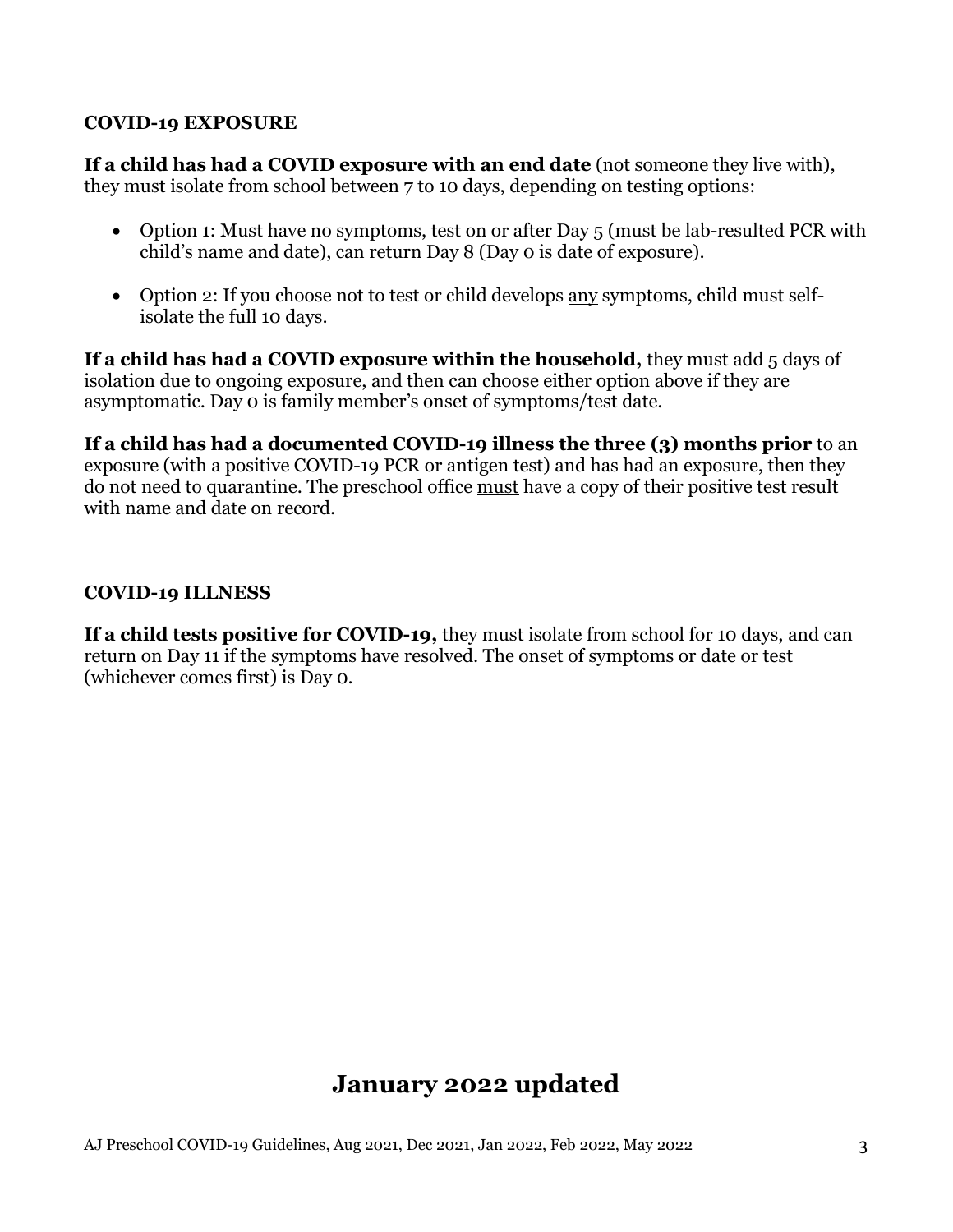#### **Per the recommendations of the Daycare Team at the Louisville Metro Health Department, AJ Preschool will be using the following criteria for isolation and quarantine:**

**If your child tests positive for COVID,** your child will need to isolate from AJ Preschool 10 days from the onset of symptoms or the test date (whichever first occurs). That onset/test date is Day 0.

**If your child is living with a family member who is COVID positive**, then that child must quarantine for 10 days past the family member's isolation. That child's last day of exposure is the last day that the "case" (or family member) is considered infectious (Day  $5 - 10$ , determined by the individual's last day of symptoms). The last day of exposure to the case is considered Day 0. You can expect your child to be absent from school for at least 15 days. -If an additional family member tests positive or develops COVID-like symptoms, then the 10 days of quarantine resets to the new "case."

-If your child develops symptoms or tests positive during their quarantine, their isolation then becomes 10 days from the test/onset of symptoms (Day 0).

**If there is a definitive end date to a COVID-positive exposure,** in the case of a classroom exposure or known contact that does not reside in your household, your child will need to quarantine from AJ Preschool 10 days from the date of exposure (Day 0).

# **December 2021 updated**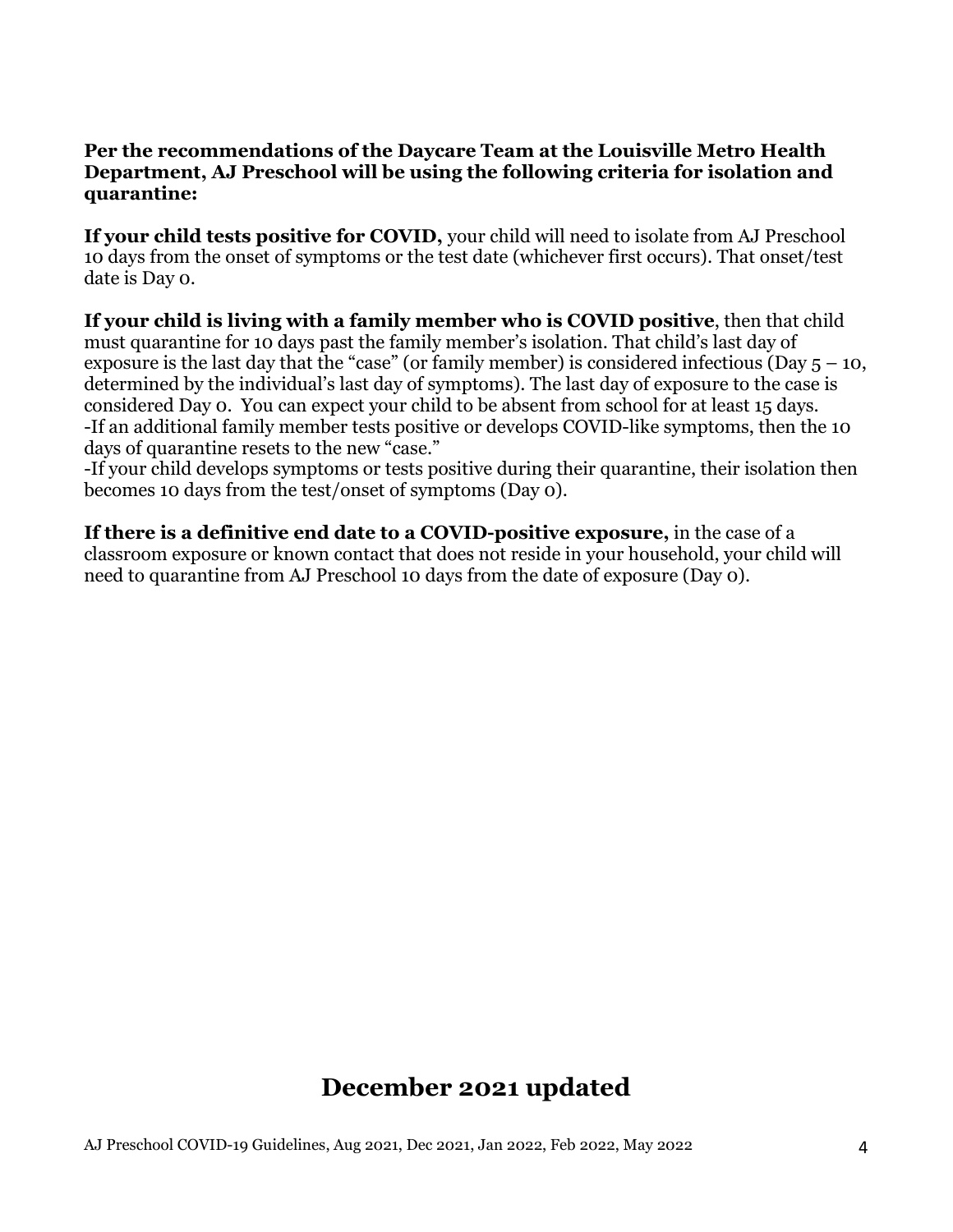**The Omicron variant** has been shown to spread more than twice as quickly as the Delta variant (which was until recently thought to be the most contagious variant). For that reason, we recommend that your child be PCR tested before returning to school after the Winter Break. If unable to receive a PCR test, then a home Binax rapid antigen test has proven effective.

When possible, AJ Preschool will attempt to have lunches and/or snacks provided outdoors (weather permitting).

You may have seen that the Centers for Disease Control and Prevention (CDC) recently made changes to the recommended number of days one should quarantine (if COVID positive) or isolate (if exposed), reducing it from 10 days to 5 days - with the caveat that an individual can wear a well-fitting mask for 5 additional days. Due to caring for children in a high-risk setting (childcare/preschool), AJ Preschool will not be reducing our quarantine or isolation days to match those of the CDC. We continue to follow the recommendations of the Louisville Metro Health Department's Daycare Team, with a few changes since the swell in cases of the highly contagious Omicron variant, to include:

#### **If knowingly exposed to a COVID-positive person**

- A child must be quarantined from AJ Preschool for a total of 14 days.

#### **If COVID positive**

- A child must be isolated from AJ Preschool for a total of 10 days.

#### **Going forward effective immediately, and until further notice: If experiencing any symptoms related to COVID**

(fever/chills, cough, shortness of breath/difficulty breathing, fatigue, muscle or body aches, headache, new loss of taste or smell, sore throat, congestion/runny nose, nausea/vomiting, diarrhea)

- A child must be COVID tested with a PCR test before returning to AJ Preschool **AND** be symptom-free for 24 hours before returning to AJ Preschool. If unable to receive a PCR test, then a home Binax rapid antigen test will be accepted. If you choose not to COVID test your child, then they may return to school after 10 days.

#### **AJ Preschool guidelines regarding travel or the expansion of one's usual "bubble" continues.**

You may choose one (1) of the two options for your child before returning to AJ Preschool: - A 7-day quarantine with a negative viral PCR test on Day 5, while continuing to monitor for symptoms.

(or)

- A 10-day quarantine without a test, while continuing to monitor for symptoms.

## **August 2021**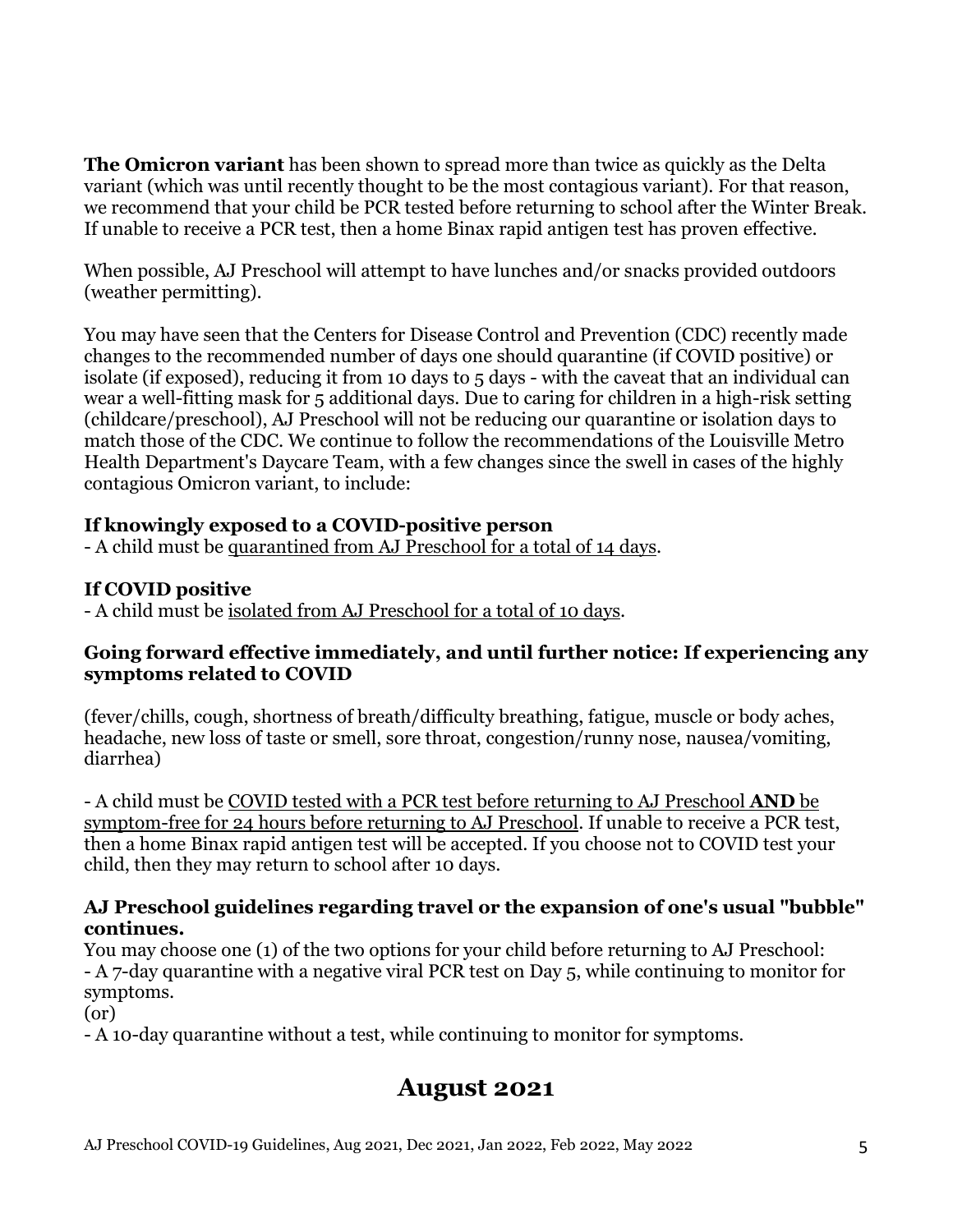### **COVID-19 & Variants**

As you are aware, new information on the spread and prevention of COVID-19 and its variants continues to be released through the Centers for Disease Control and Prevention (CDC), World Health Organization (WHO), American Academy of Pediatrics, and many others. AJ Preschool continues to update our policies regarding COVID as new information becomes available. We consult regularly with pediatricians and epidemiologists, as well as receive guidance from Kentucky's Cabinet for Health and Family Services. By enrolling your child in our school, you are contracting with us in ensuring the safety of our school community together. We will do our best to regularly keep you informed of our expectations and policies. Please do your part by keeping us informed on the health of your family members and any travel or expansion of possible exposure beyond your immediate family bubble. Our expectations are as follows:

### **Adath Jeshurun Mandatory COVID-19 Vaccination Policy**

All employees of Adath Jeshurun are required to receive the COVID-19 vaccination as a condition of employment. Reasonable accommodations are given for disabilities and/or sincerely held religious beliefs where the accommodations do not cause an undue hardship or pose a direct threat to the health and safety of others.

### **Mandatory Mask Use for All Adults**

At this time all preschool staff, parents, guardians, or other visitors to the preschool building, regardless of their vaccination status, will need to wear a mask. This is non-negotiable while our students remain unable to have the opportunity to be vaccinated. We also ask that masks be worn in carpool. Our hope (and recommendation) is that all adults and children (regardless of vaccination status) will continue to wear masks when inside public spaces, even when around town (i.e., the grocery store, etc.).

### **Mask Use Recommendation for Some Children**

It has been recommended recently by several health professionals and agencies that all children 2 and older wear face masks. If your child has turned two (2) and you would like them to wear a mask, please know that, as per The Cabinet for Health and Family Services, our staff is agreeing to supervise your child while wearing the mask to ensure their safety. The CDC, however, does recognize that wearing masks may not be possible in every situation or for many children. Appropriate and consistent use of masks may be challenging for some children, such as children with cognitive, intellectual, developmental, sensory and behavioral disorders or for children in different stages in development.

We as staff, however, cannot enforce that your child keeps the mask on if they are unwilling. Your child will need to be able to put on and keep a mask on their face without constant readjusting or touching it. Children will be required to take the mask off while playing outside, eating or drinking, or napping. The mask will need to have your child's name written on it, and it will need to be replaced or washed by you daily. It is likely that many of our children are not independent enough to be responsible for their own mask throughout the day, and if that is the case with your child, please do not send them with a mask. We do not want to discourage safe masking wearing, and yet we ask that you use your discretion about your child's ability to mask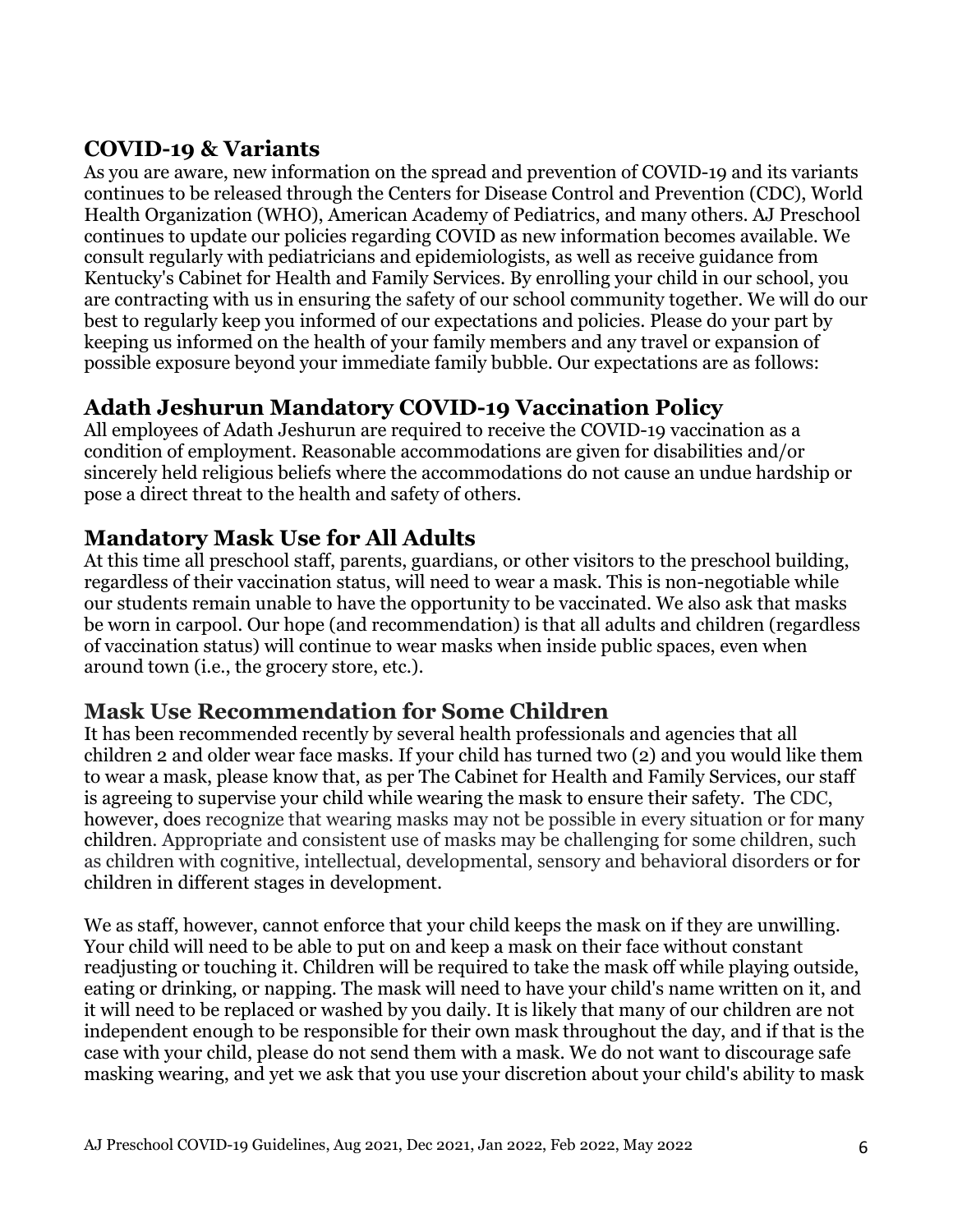and consider the risks vs. benefits regarding their communication and speech. We will support your decision whether you decide to have your child wear a mask.

[Click Here for Face Mask Permission form](https://adathjeshurun.wufoo.com/forms/moqzwy11jdsvoz/) if your child qualifies and you decide you would like them to participate. Please email me a signed copy of the attached form, or it can be sent to school in your child's bag. Please let your child's teacher know if you plan to have your child wear a mask to school so that she will be prepared to supervise them with it.

*It is likely that most or all children in your child's classroom (and throughout the school building) will not be wearing masks, our guidelines regarding quarantine timelines & other policies within our COVID-19 guidelines remain unchanged.*

### **Entering the Preschool Building**

As you may know, entry to our school this past year was limited to preschool staff, repair/service companies, and developmental specialists only. Parents were asked to refrain from entering the building. This year we are welcoming our families back into the building, but under limited situations that restrict large numbers of individuals in the building at one time. Until further notice we will not be hosting full-school events inside the preschool building.

Parents and guardians will be able to enter the preschool for drop-off and pick-up *during noncarpool times*: Early Care (7:30a-8:50a) and Late Day (3:05p to 4:50p). Please see your [Parent](https://ef4a5a6f-daad-469f-9360-af7e68e47f64.filesusr.com/ugd/3a279a_adfc75e4d7ba4fb6a8f598ab6834a072.pdf)  [Handbook](https://ef4a5a6f-daad-469f-9360-af7e68e47f64.filesusr.com/ugd/3a279a_adfc75e4d7ba4fb6a8f598ab6834a072.pdf) for more information on carpool times & procedures. During morning, noon, 3pm, and 5pm carpool, please utilize carpool or use the walk-up route along the ramp side of the entrance. Teachers will be there to escort your child to class during carpool times. We have seen positive results in how children adjust to being dropped off at school when they say their goodbyes during carpool, so we anticipate this continuing to be a healthy transition for them.

### **Early Care & Expanded Play Groups**

To offer Breakfast Room and Late Day while still maintaining COVID safety, your child's "bubble" will be expanded to include all children within the age group. (For example, if your child is in a Threes class, then they will have Early Care with all the other Threes class students, regardless of classroom placement for the year.)

In addition to expanding play groups during Early Care & Late Day, we might be expanding our play groups during our outdoor playground time to combine children of the same age group, (up to approximately 30 children outdoors, compared to last year's max of 10 per group). For example: all Pre-K kids will be together on the playground together; all 3-year-old classrooms will combine outside on the playground. We will start the school year with playground areas divided among "bubbles," but may expand the play groups during the school year.

#### *Parents and other caregivers should be on the alert for signs of illness in their children and keep them home when they are sick.*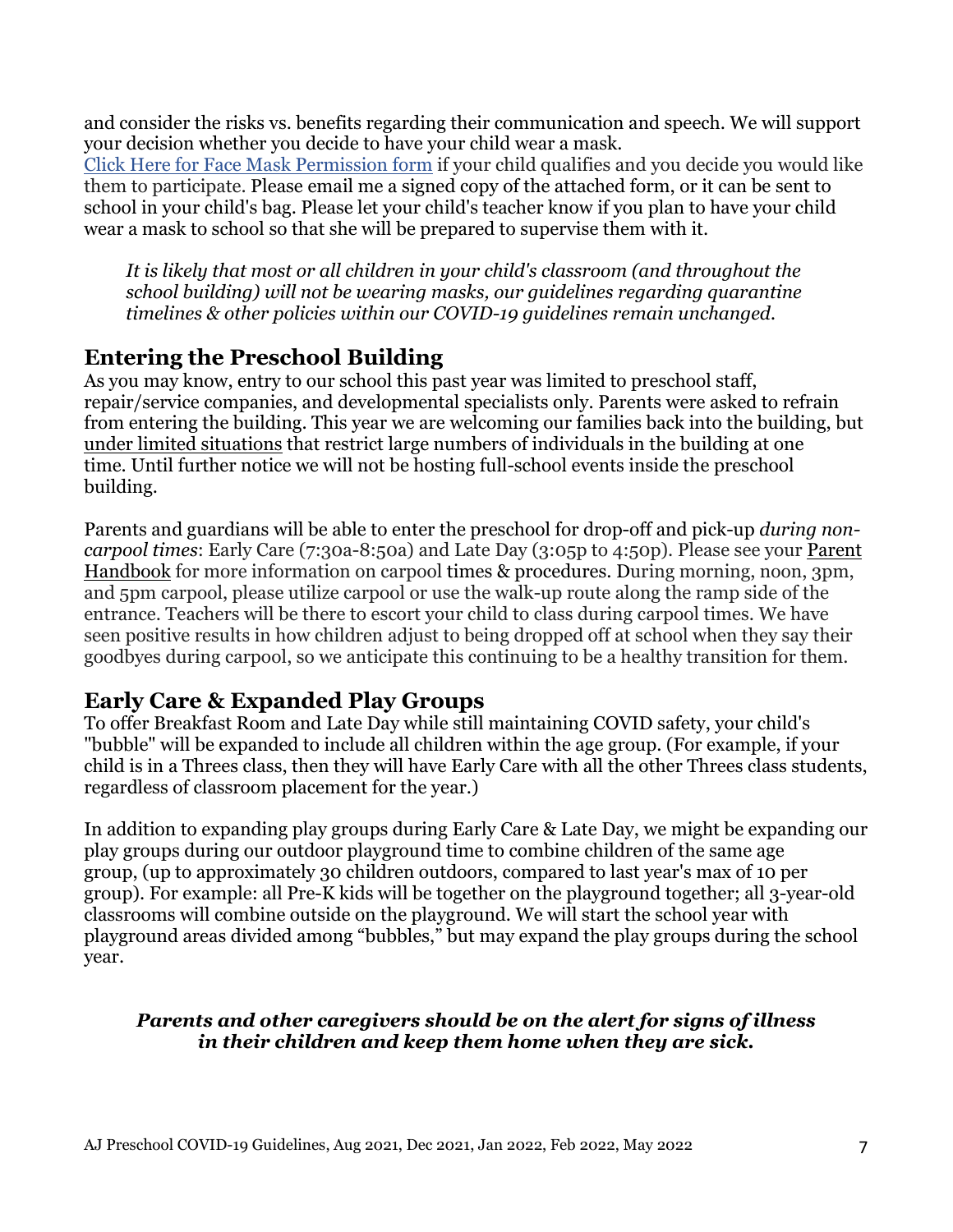### **Illness Requirements**

Any person who has a temperature of 100.4<sup>°</sup> or above, or other signs of illness will not be admitted to the building.

- When a child shows a fever or other contagious symptoms, the child must be removed from the classroom immediately and placed in a safe, secluded area. The parent or guardian must remove the child from the childcare program within one (1) hour.
- The AJ Preschool Handbook states that no child should attend if they have taken a feverreducing medication within the past 24 hours.
- Staff members who demonstrate symptoms of COVID-19 must be tested for the illness.

## **If a Confirmed Case of COVID-19**

If a confirmed case of COVID-19 has entered the building, AJ Preschool would implement a short-term closure in a class or school-wide, depending on the circumstances, with these steps:

- 1. Local health officials, staff, and families will immediately be notified.
- 2. AJ Preschool will work closely with the local health officials to help determine a course of action.

Louisville Metro Department of Public Health and Wellness 400 East Gray Street, 40202 Phone: [\(502\) 574-6530](tel:+15025746530)

- 3. Students and most staff will be dismissed while local health officials decide whether an extended dismission duration is necessary. Staff and AJ Preschool families would be discouraged from further gathering or socializing until further notice.
- 4. Children or adults that test positive for COVID-19 must follow the recommendations of their local health department on when to return to AJ.
- 5. On-going communication with staff and parents would continue; self-reporting of symptoms would be communicated directly to Sara Gambrell, Preschool Director; notification of exposures and closures would come directly from Sara Gambrell, Preschool Director through phone texts and emails.
- 6. AJ Preschool is required to notify enrolled families and staff of a diagnosed case of COVID-19 in the program, while still protecting the privacy of the diagnosed individual.
- 7. The entire preschool would be cleaned and disinfected thoroughly during the duration of its closure.

### **Travel & Quarantine Guidance**

If traveling, please be mindful of the airplane travel policies regarding COVID-19 and the rapidly increasing cases of variants. AJ Preschool continues to follow the CDC's guidance that is also echoed by Kentucky Public Health.

At this point, being vaccinated does not change the general guidance for preventing the spread of COVID-19, including quarantine if you have been exposed to the virus. In the case of exposure, a fully vaccinated person who meets certain criteria may still be advised to quarantine by public health officials given the details of the exposure. In this case, the school will defer to such public health guidance. AJ Preschool students or non-fully vaccinated